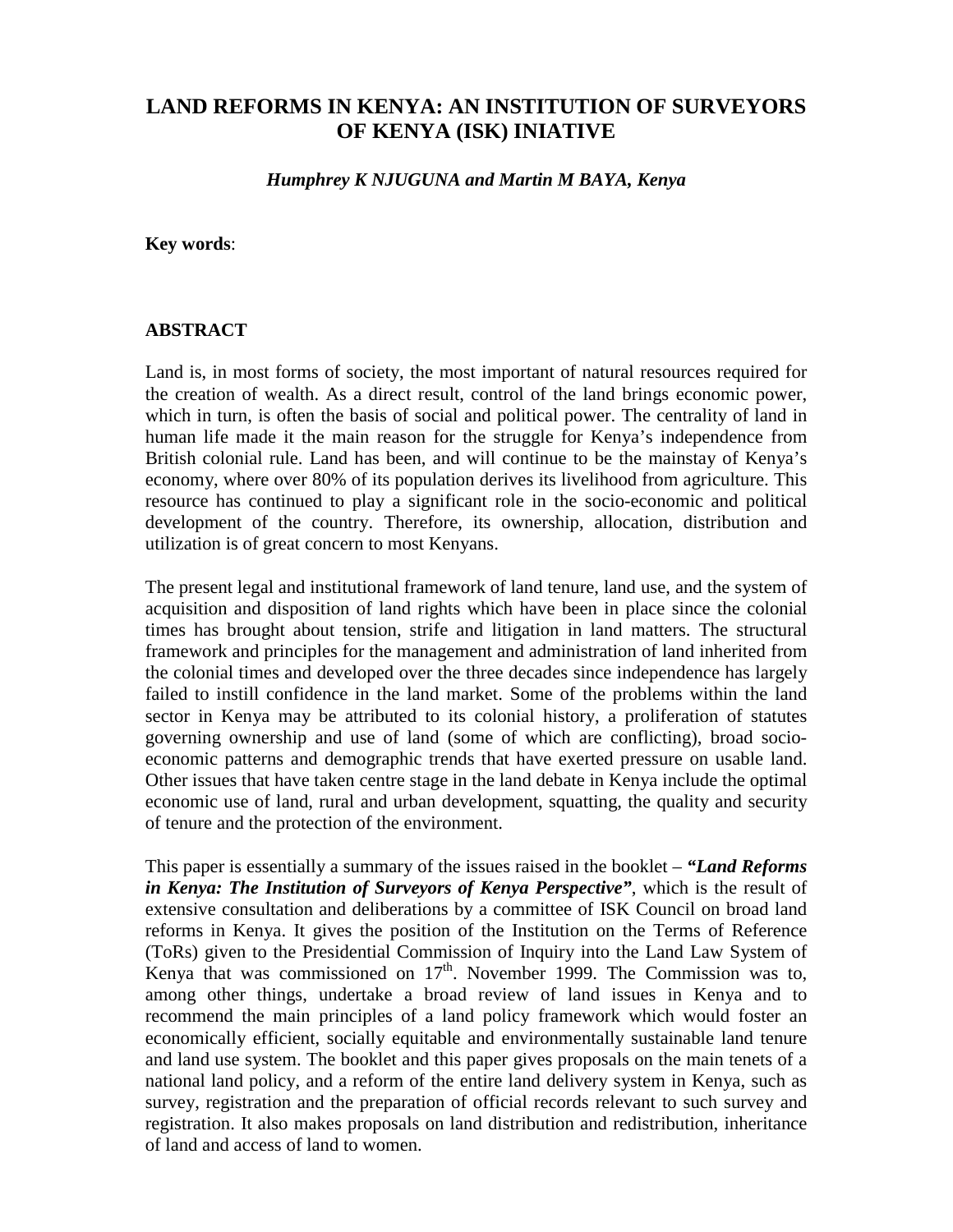It is recognized from the outset that the (booklet) paper does not give a conclusive treatise on land reforms, – there are many more players (professional and civil society) within the land sector – but the issues raised will stimulate an informed discourse in Kenya on the all important land issue.

#### **1. INTRODUCTION**

Kenya has an area of approximately 582, 646 km<sup>2</sup>, with an estimated population of about 28 million people by 1999, giving an overall population density of 48 people per square kilometer. Over 80% of the land area may be classified as arid and semi-arid with very low agricultural potential. As a result, over 80% of the population is settled on only about 20% of the land (considered to be of medium to high potential). Further, about 70% of the land is held under customary systems of ownership and use, while 10% is categorized as Government Land/Reserves, with only 20% being private land under statute.

In the past three and a half decades since Kenya's independence from British colonial rule, it has been observed that the general system of land delivery in Kenya, the land laws in place and the management of land has been inappropriate and has led to a great deal of strife, tension and controversy in dealings in land. Apart from the above, land has today, become a very sensitive issue in Kenya because of:

- The centrality of land in human life, making it the main reason for the struggle for Kenya's independence from British colonial rule.
- The complexity of the laws governing land ownership in Kenya, and the historical genesis of how these laws were applied to different "parts" of Kenya.
- The abuse of existing land laws and other state powers that have allowed the irregular allocation (grabbing) of public land to a favoured and privileged few.
- The disorganization, mismanagement and corruption at the Ministry of Lands headquarters and the various District Land Offices in the country.

On 17<sup>th</sup>. November 1999, the President of Kenya, through Gazette Notice No. 6593 and 6594 appointed a Commission of Inquiry into the Land Law System of Kenya to, among other things,

- undertake a broad review of land issues in Kenya and to recommend the main principles of a land policy framework which would foster an economically efficient, socially equitable and environmentally sustainable land tenure and land use systems;
- undertake an analysis of the legal and institutional framework of land tenure and land use in Kenya and to recommend a programme or programmes of legislation that would give effect to such policies;
- recommend guidelines for a basic land law and complementary legislation and associated subsidiary legislation which would address a number of issues such as appropriate systems of land tenure for the country, systems of land ownership and control, systems of acquisition and disposition of land rights, and the structural framework of land management and land administration in Kenya.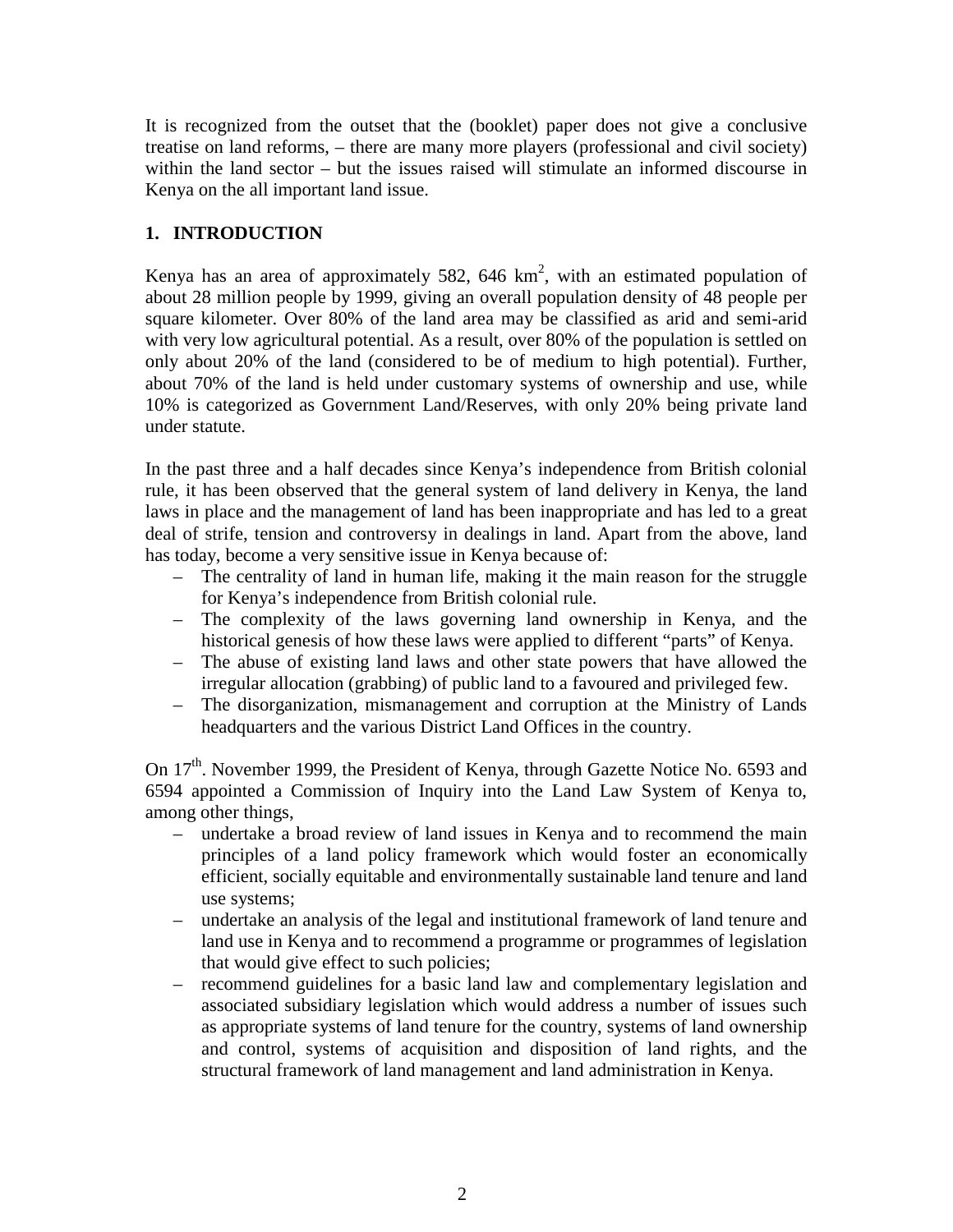The above review was to also take cognisance of all customary laws relating to land and so far as is practicable, incorporate such laws as may be considered desirable into statute.

The ISK Council nominated a committee to deliberate on the terms of reference of the Commission of Inquiry, and also on general land reform issues, so as to be able to present an informed memorandum to the Commission. Apart from the terms of reference of the Commission, the ISK Committee on Land Reforms noted that the review should take into account other broader socio-economic factors that will influence the formulation of a comprehensive policy on land. The following were identified:

- Comprehensive changes in land use and land planning, coupled with the increase in human population during the past three and a half decades, have resulted in an increase in the demand for usable land and escalation in competitive bids for residential land in and around the main urban areas.
- Increase in rural population has equally increased the demand for agricultural use, resulting in encroachment into forested areas, and riparian reserves. The growth in the pastoral and livestock population has increased the demand for grazing pastures, resulting in urban immigration by pastoralists and has also created serious soil erosion problems in certain areas.
- While the population has been growing at about 3% per annum since independence, the industrial sector has not been expanding as fast. Land, has thus, remained the only source of income for most ruralites. Over 80% of the population draws their subsistence from land.
- The increased rural-urban migration has resulted in high demand for land for settlements while the decline in the agricultural sector has failed to halt such migratory habits owing to poverty in the rural areas. Such migrations have resulted in the increased demand and creation of squalid settlements devoid of planning and infrastructure in or about urban areas.
- The increase in rural population and the increase in demand for arable land, accelerated by the co-operative movement has resulted in intensive demarcation of land that has denied this country preservation of precious agricultural land that may sustain food production to feed the nation without relying on food hand-outs.
- The Kenyan culture that dictates that everyone should own some land, regardless of meaningful size, has resulted in an increased demand for land for developing a home or burial grounds. This has notably encouraged more and more people to bid for the limited number of demarcated plots, by itself, intensifying subdivision of available land or for parents to demarcate land for purposes of bequeathing some piece to each child depending on the local culture.

The following proposals and recommendations on various aspects of the land debate represent a culmination of extensive consultation, observations, deliberations of the committee, and also the recommendations that came from a workshop held at the Limuru Conference Centre held between  $19<sup>th</sup>-20<sup>th</sup>$  July 2000, to deliberate on the report of the ISK Committee.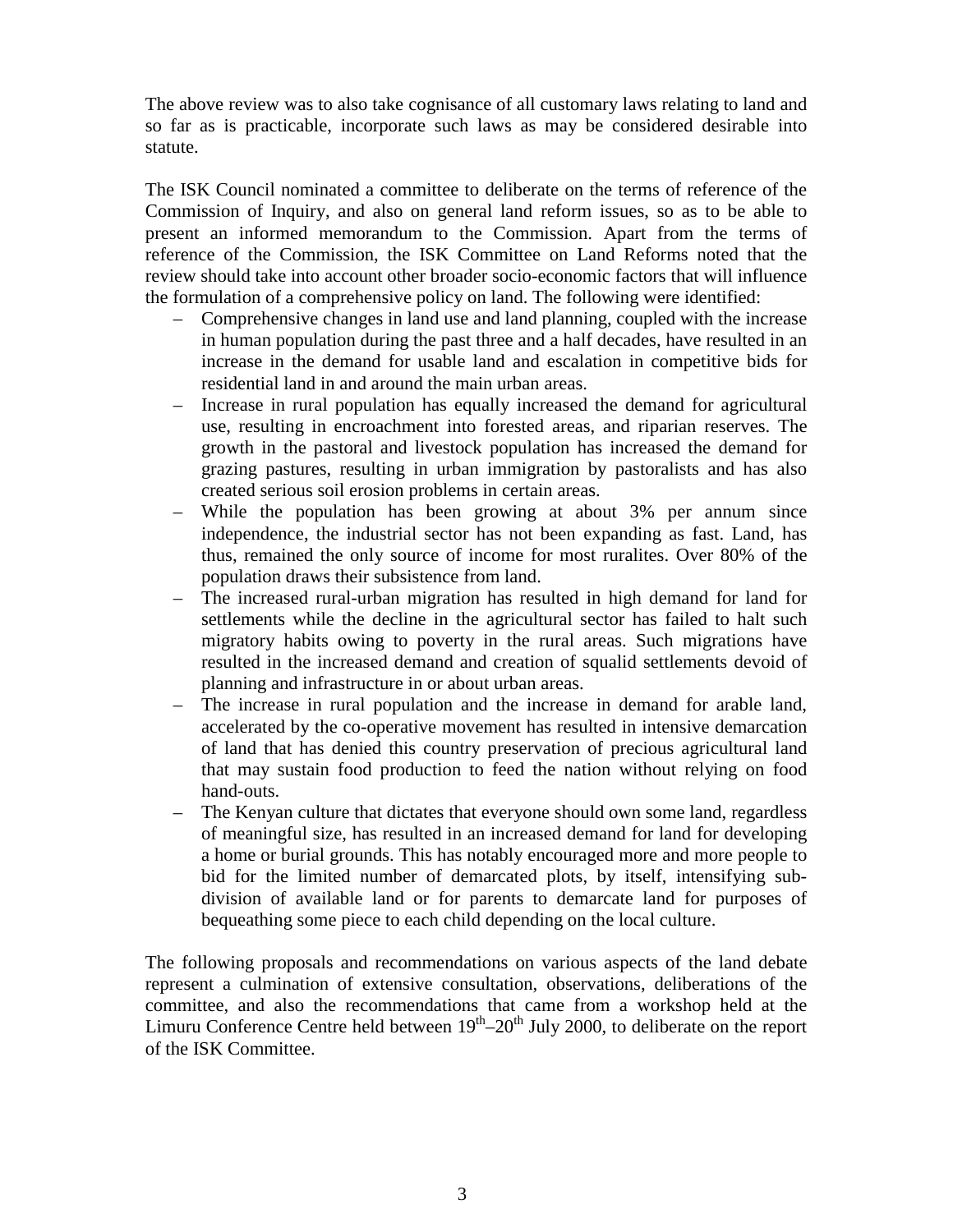### **2. THE NEED FOR A NATIONAL LAND POLICY**

Kenya now requires an elaborate land policy that would guide this country in the new millennium and beyond so as to dictate the manner in which the land is to be allocated, distributed, utilized and owned, and also provide a lasting solution to the long inherited land problems in the different parts of the country.

A land policy is a set of socio-economic, legal, technical and political measures that dictate the manner in which land, and benefits accruing from land are allocated, distributed and utilized. A National Land Policy promotes and ensures a secure land tenure system, encourages the optimal use of land resources, and facilitates broad-based social and economic development without upsetting or endangering the ecological balance of the environment. It further ensures that land is made available in sufficient quantities, in appropriate locations and at acceptable costs for different users.

Kenya does not have a clearly articulated national land policy that spells out the relationship between the people, the STATE and the land. Aspects of land policy are currently found in various sections of the Constitution of Kenya, Presidential decrees, administrative circulars, etc.

The major cause of the haphazard manner of land administration may be attributable partly to the total lack of a national land policy.

- Changes in land use and the increase in human population over the last 36 years since Independence have increased the demand for land especially in and around the major urban centers.
- Increased urbanization requiring more land for settlements, industries and commerce, etc., on the one hand, and the need to preserve valuable agricultural land on the other, has increased the pressure on the limited stock of land.
- Increasing awareness amongst the population of the value of land and property has led to an upsurge in the number of people wishing to acquire land, especially in the major urban centers. This has led to more competition for the limited number of plots available for allocation by the various authorities.
- For many people in Kenya, land remains the core of their existence since the majority of Kenyans are still dependent on the produce from the soil for food and other needs of life.
- The current categories of land, i.e., Government Land, Trust land and Private Land came about as a direct result of the colonial history when land was categorized on racial grounds and that these categories of land have contributed partly to the problems in the management and administration of land.

In view of the above, the Institution of Surveyors of Kenya recommends that:

- a well articulated national land policy must be formulated first before repealing and/or amending any existing land laws, or before the enactment of any new land laws.
- the land policy should be the result of a national political process, and its basic tenets should be enshrined in the Constitution of Kenya.

The basic tenets of the national land policy should include the following: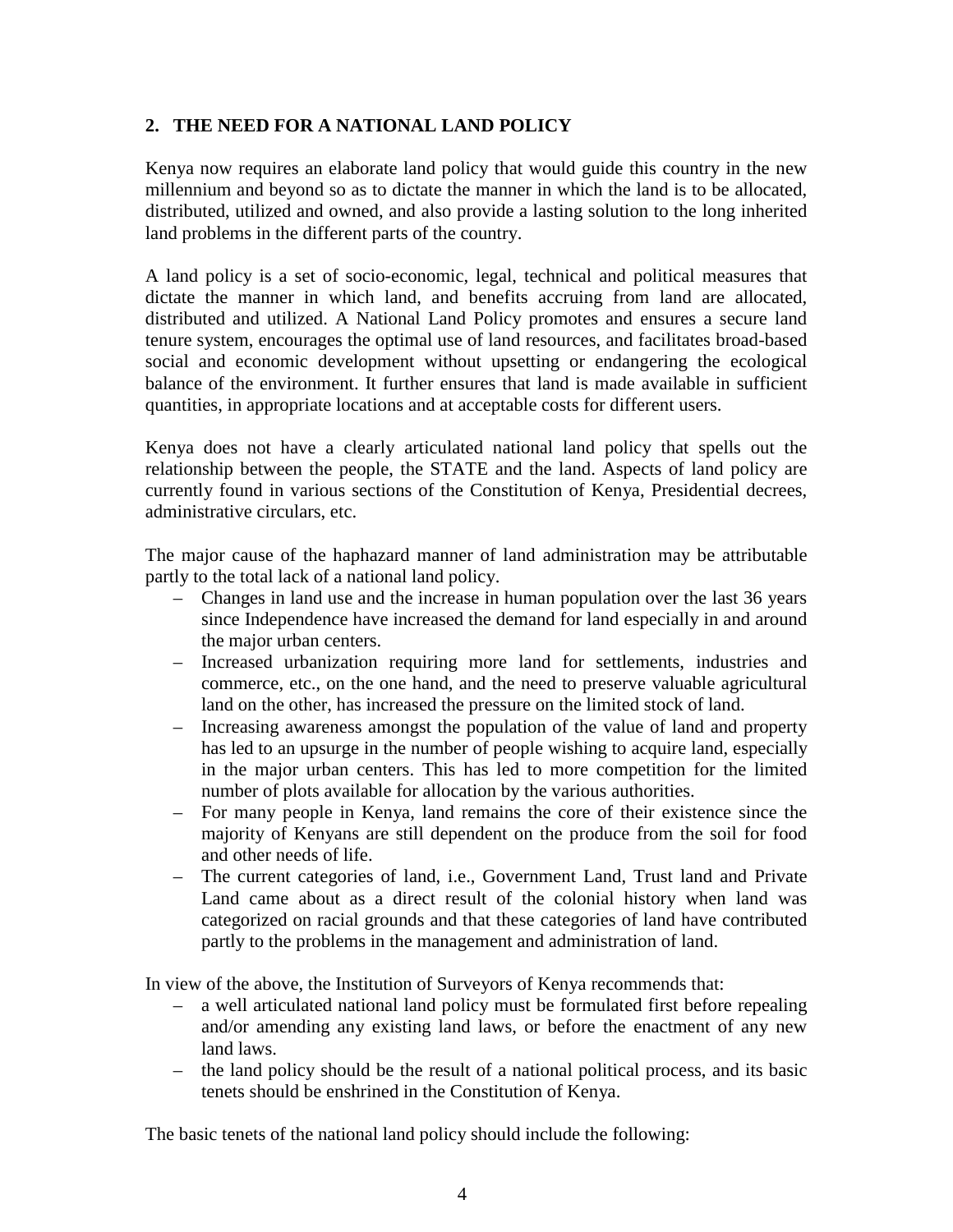- The land policy should recognize and reaffirm the rights of all Kenyans to own land as a basic resource in order to enhance social and economic equity.
- The policy should encourage the private ownership of land but at the same time discourage the speculative holding of land and ensure that land is put to its most productive use to promote rapid social and economic development of the country. A land tax on idle land should be established.
- While the policy should be investment friendly, it should nevertheless discourage the ownership of freehold land by foreigners irrespective of the use the land will be put to.
- The land policy should redefine the categories of land so as to distinguish between State Land and Government Land.

In recognition of the fact that land is a national asset, the policy should reduce significantly the powers of one individual to allocate land. These powers should instead be vested in a Permanent Land Commission, which should be established by the Constitution to continually review matters relating to the formulation and implementation of land policy. The Constitution of Kenya should vest all State and Public land to the Permanent Land Commission as trustee on behalf of all citizens.

### **3. ABUSE OF EXISTING LAND LAWS**

The main problems bedeviling land administration in Kenya can be attributed to the abuse of the existing laws and corruption. The most abused of these laws are the Government Lands Act, Cap. 280, and the Trust Land Act, Cap. 288. This is with regard to the allocation of Government land and the setting apart of Trust Land.

The Government Lands Act (GLA) was enacted about 70 years ago, and it is the statute under which all land in Kenya is administered – apart from Trust land or plots of land with freehold title which is registered in the name of an individual or a body corporate.

Under the GLA, only the President can sign documents granting title. The President can and has delegated his powers to the Commissioner of Lands. The GLA lays down the procedures the Commissioner of Lands must follow in allocating In recent years, the GLA and Trust Land Act have been abused to irregularly allocate land to a privileged few for speculative purposes. Local authorities and parastatals like Kenya Railways, Kenya Ports Authority have abused the law to irregularly allocate land without adequate consultation with the Commissioner of Lands. The Commissioner of lands has also allocated local authority land without proper consultation with the local authorities hence leading to cases of double/multiple allocations of the same piece of land.

The Institution of Surveyors of Kenya therefore, **recommends** that:

- All allocations should be based on merit and the ability of the applicant to develop the plot.
- All plots prepared for allocation should be advertised in the Kenya Gazette and made by the Permanent Land Commission established above.
- The power given to the President to make direct allocations of land should now be exercised by the Permanent Land Commission; this provision should in any case be used sparingly in the rare and exceptional cases which require direct allocation.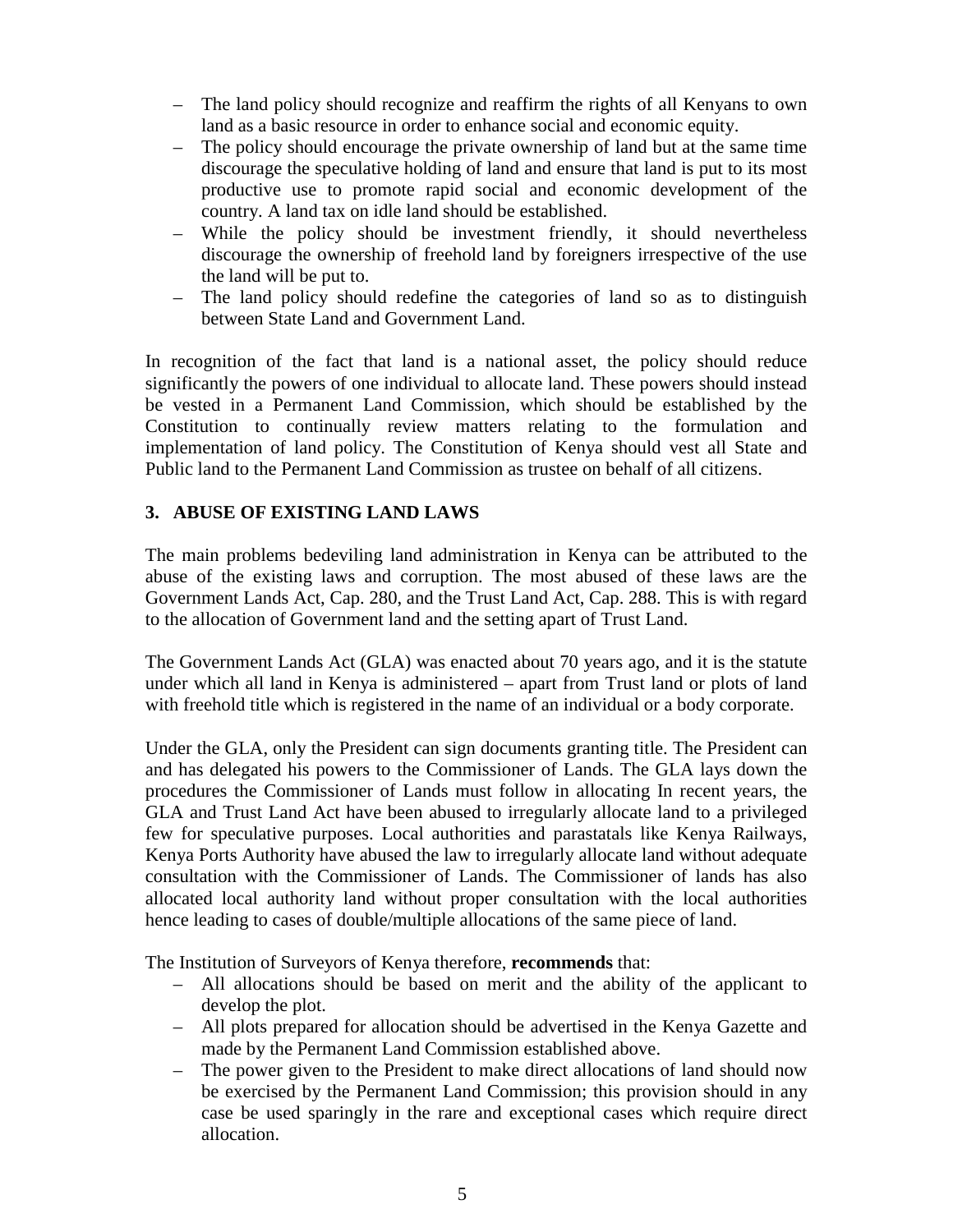- All allocations of government land must be through auction as required by section 12 and 13 of the GLA. This will reduce the temptation to allocate land purely on a speculative basis and also ensure that the state realizes full value of the nation's resources. The full benefit of the value should be derived by the whole nation and not by a few profiteers.
- Allocations of State Land, Government land, Public Land, and/or Trust Land must be approved by Parliament through the Permanent Land Commission.

#### **4. LAND OWNERSHIP AND LAND TENURE**

Before colonialism, land in Kenya was owned communally and governed by customary law. An individual did not own the land; a whole community owned the land with each individual having a right to use it in a manner acceptable to the others. The most important new concept introduced by the colonial rulers in land law was about individual ownership of land, which perceives a situation where an individual person owns a piece of land to the total exclusion of all others. English land law also introduced the concept of land tenure (freehold, leasehold) to define the kind of interest owned.

It is **noted** that while the concept of individual ownership and the land tenure systems is beneficial for economic development it has also created some problems:

- Individualization of tenure has in some instances resulted in landlessness especially in areas where land adjudication and/or consolidation has been implemented.
- Individualization of tenure may not be suitable in certain parts of the country, e.g., the pastoralist areas, due to ecological and socio-cultural factors.

It has also been NOTED that there is no clear policy on the security of the leasehold interest granted by the Government from the point of view of granting an extension or renewal of lease.

Having considered the above, the Institution of Surveyors of Kenya **recommends** that:

- Where individualization of tenure may be counter-productive, such as in North Eastern Province, parts of Rift Valley and Coast Provinces, a communal land tenure system should be established and codified. The current Land (Group Representatives) Act could be improved for this purpose. In parts of the country where subdivisions have rendered the parcels to be of uneconomic size, modalities should be put in place to facilitate combination/amalgamation.
- There should be a guarantee on the continued security of tenure in leasehold titles through the replacement of *extension of leases* with *renewal of leases.*
- The renewal of leases, however, should not be automatic:
	- a leaseholder should submit an application for renewal of lease so that physical planning authorities may have an opportunity to impose development conditions.
- Where it is necessary for a lease to be extended before its expiry, e.g. when a financial institution makes it a condition for granting a facility, extension of lease upto 50 years should be granted.
- All freehold urban land should be converted to leaseholds of 99 years to facilitate urban planning and development control.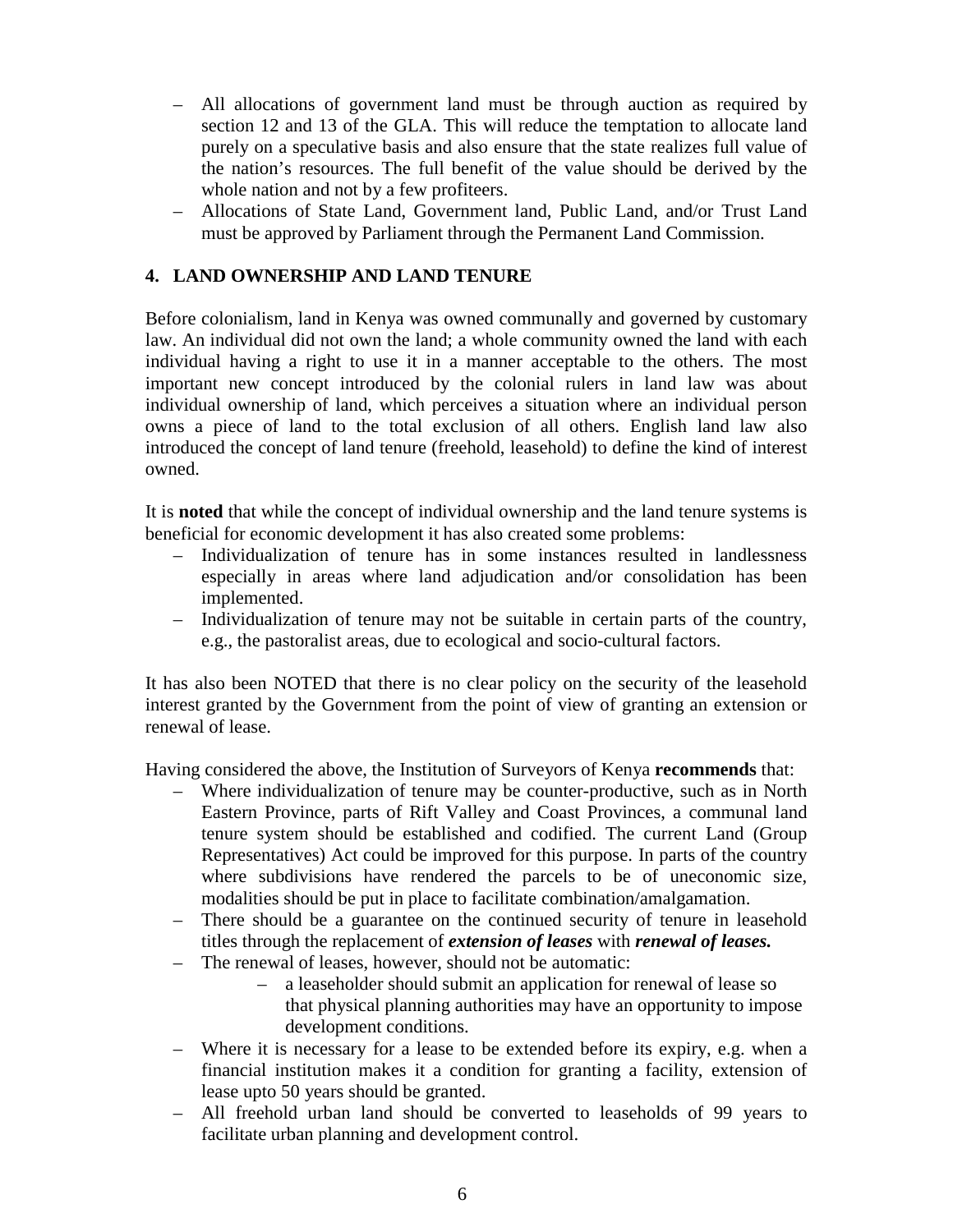## **5. PHYSICAL PLANNING**

One of the main objectives of the enactment of the Physical Planning Act (PPA) in 1996 was to try to bring together the laws dealing with physical development in urban and rural areas. The enactment of the PPA repealed the Town Planning Act (TPA) and the Land Planning Act (LPA).

However, a number of problems still exist in the legal framework regulating physical planning:

- There are serious conflicts between the PPA on the one hand and other statutes dealing with control on the use of land, such as, the Land Control Act (LCA), the Government Lands Act (GLA), the Trust Land Act (TLA), and the Local Government Act (LGA). These Acts give different agencies powers to regulate the use of land, hence creating areas of conflict. For example, the Government Lands Act recognizes the Commissioner of Lands as the approving authority on development applications on leasehold land, while the PPA accords such powers to the Local Authority.
- A major challenge facing land-use planning is the uncontrolled subdivisions of
- agricultural land into very small parcels of land that cannot be economically utilized for agriculture. This is especially common in the rural areas and areas surrounding the big towns such as, Nairobi, Mombasa, Eldoret and Nakuru.

### **6. LAND MANAGEMENT AND ADMINISTRATION**

The Institution of Surveyors of Kenya has noted a number of drawbacks within the land management and land administration structures and practices in Kenya, such as:

- the lack of clearly defined institutional hierarchy for land administration which has resulted in, for example, multiple land allocations, which in turn have led to complicated land disputes.
- the lack of an efficient land information system. Land is a limited resource, and it is important to know how much land is occupied by whom and for what purposes and how much land is still left out for further allocation/development. The lack of an efficient land information system has also led to multiple allocations of land.
- the volume of land information/data has increased substantially, making it difficult for the existing manual land information management systems to cope.
- the multiplicity of land laws and administrative procedures have tended to compound the problems that land managers and administrators have to deal with. These procedures sometimes cause land to be delivered to the wrong hands.
- persons not trained in the landed or legal professions being deployed as land managers/administrators.

### The ISK therefore, **recommends** that:

– the numerous land laws be consolidated into a few Acts to take care of the substantive land law and registration of land, and to take care of physical planning and land law.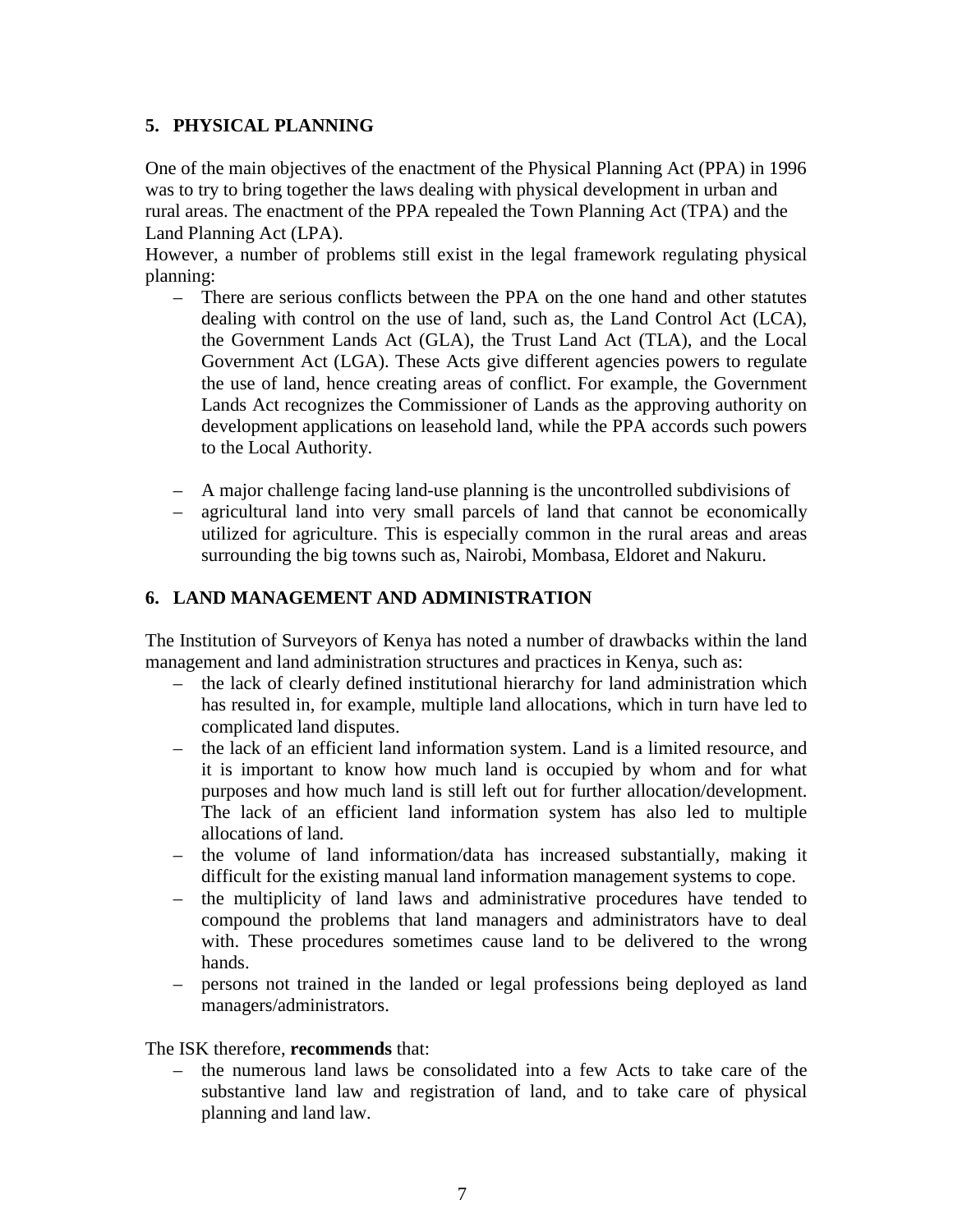- in addition to formulating appropriate land policy, that ensures proper land management, it is also important that the administration and management of land be undertaken by competent and professionally trained manpower. Establishment of the National Land Commission as recommended elsewhere in this report will address this issue.
- there should be a clear institutional framework of land management, right from the local government level upto the central government level.
- a computerized National Land Information System should be established in order to facilitate the development of an accurate and complete database on land, which is a prerequisite to proper and efficient land management.

#### **7. LAND SURVEY PROCESS**

The role of land surveying and mapping in national development cannot be over emphasized. Constructions such as roads, buildings, water supply, dams, etc., and the services that go to facilitate technical civilization cannot be planned without a survey of the land. The basic surveying and mapping of a country including national survey control networks; national basic mapping; title surveys; national and international boundary surveys, must therefore be regarded as a capital investment whose immediate return is negligible but pays dividends later.

The following are problems that have been noted within the land surveying process:

- The processing of cadastral surveying documents that support registration of title takes too long – an average of 6 months from the time of survey to the production of deed plans or amendment of Registry Index Maps (RIMs).
- For efficient surveying and mapping, the national surveying and mapping agency is normally expected to provide adequate survey control networks both in extent and quality. In this country, that is the responsibility of the Survey of Kenya, which today is unable to fulfill this role because of financial constraints and also due to focusing too much on routine cadastral surveying matters.
- The Registry Index Maps (RIMs) are not updated quickly enough upon mutation surveys taking place. In this regard, the Department of Surveys is not able to keep up with the pace of development, e.g., subdivisions, combinations, etc.
- The approval processes are encumbered with many bureaucratic procedures; leading to lengthy subdivision approval processes.

The ISK makes the following proposals:

- Introduce and intensify the use of modern/innovative technologies for the updating of existing basic and special purpose maps and for production of new maps, especially in the inadequately mapped northern and northeastern parts of Kenya to facilitate development planning.
- Enhance the use of satellite technologies for the production of registry maps required for the issuance of title deeds, especially within the land adjudication programme to address both the problems of accuracy and the speed of obtaining the maps.
- The processing of cadastral records should be computerized to hasten the process of checking and authenticating survey records.
- Introduce an integrated and centralized land information system to network all agencies/departments that deal with land information, e.g., Local Authorities,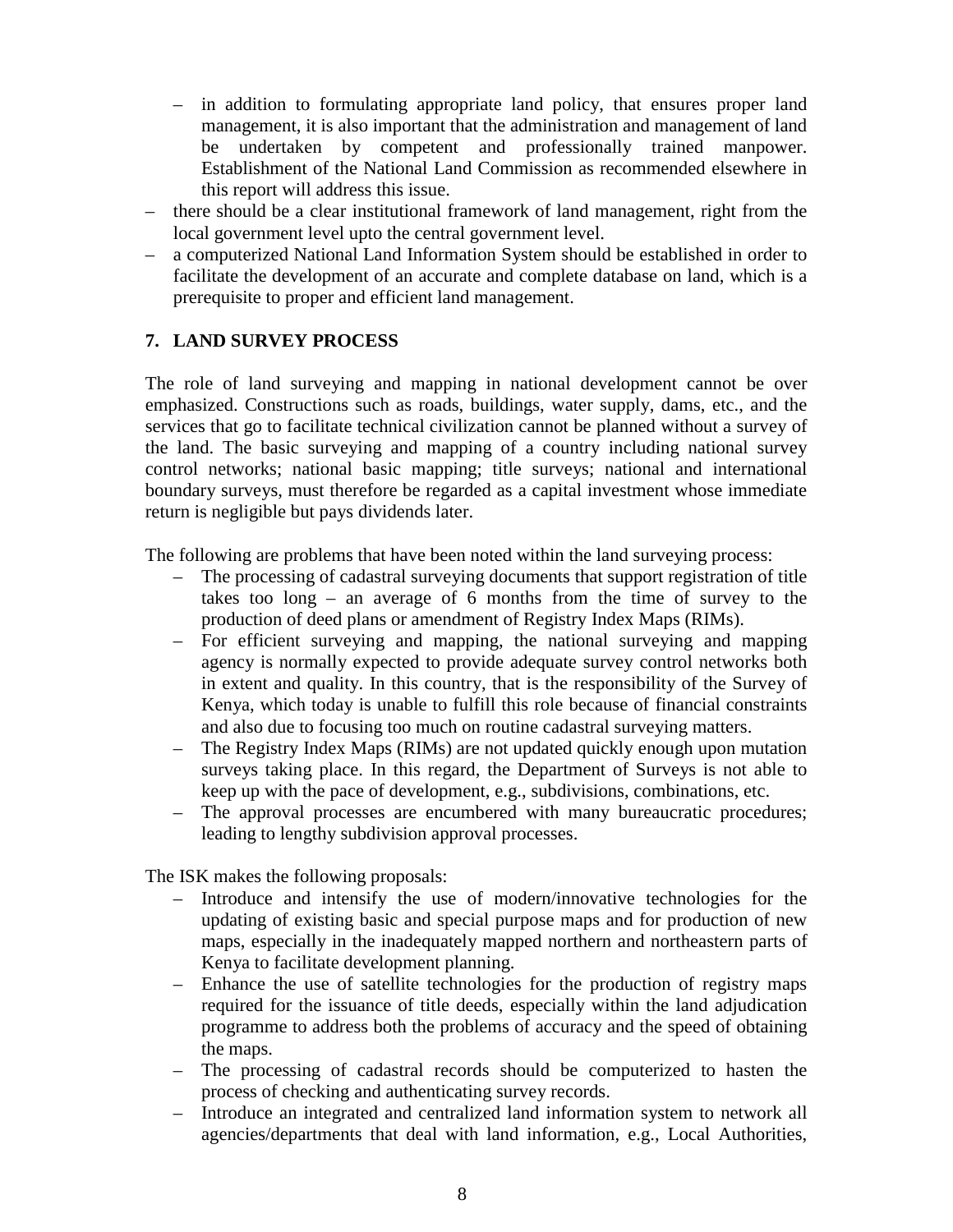Department of Physical Planning, Department of Lands, Department of Survey, etc, so as to streamline and enhance the approvals process, access to land information, land management and development.

- Decentralize to the Districts the amendment of Registry Index Maps (RIMs) to hasten the process of updating the survey records for title registration to conform to the requirements of the Registered Land Act (RLA).
- Introduce semi-fixed boundary surveys to improve on the accuracy of general boundary surveys. This will require a review of sections 18 – 26 of the RLA.
- The Government should seek to establish a National Mapping Agency (NMA) charged specifically with national mapping, and to operate like a parastatal, while the land surveying activities, largely for titles and related development could remain in the present day Department of Survey – Cadastral Branch. Even then, these routine cadastral survey activities should increasingly be out-sourced from the private sector.

#### **8. LANDLESSNESS**

As has been noted earlier, land remains the core of the existence of the majority of Kenyans since over 80% of Kenyans live in rural areas and depend on the produce from the soil for food and other needs of life. There are many causes of landlessness in Kenya:

- Historical landlessness due to colonization and the allocation of indigenous land to foreigners by different powers at different times in history. After independence, most of these lands were acquired by the well connected. The Settlement Schemes Programme has not managed to settle the majority of Kenyans who were made landless by the colonialists.
- The individualization of tenure through the land adjudication and consolidation programmes and the subdivision of large cooperative farms and group ranches created landlessness in the rural areas. For example, when after registration, a piece of land is registered under the name of a father or elder brother; this could lead to the other dependants becoming landless. Title deeds give legal status over land. The absolute ownership of titled land enables the owner to evict anyone on his land.
- The recent land clashes of the 1990s in Rift Valley have created a class of "landless" people since it has proved difficult for the victims to go back to their original parcels of land.

#### The ISK **recommends** that:

- An orderly form of land redistribution is implemented by acquiring land compulsorily and resettling people.
- Resettlement of land clash victims on their original farms should be adopted as official government policy.

### **9. WOMEN'S ACCESS TO LAND**

Women farmers control the bulk of smallholder agriculture, which employs about 70% of the labour force. Women do 80% of the agricultural work and yet the majority of them have no legal rights to the same land. While the written laws do not discriminate against women in matters dealing with rights in land, a number of customary laws and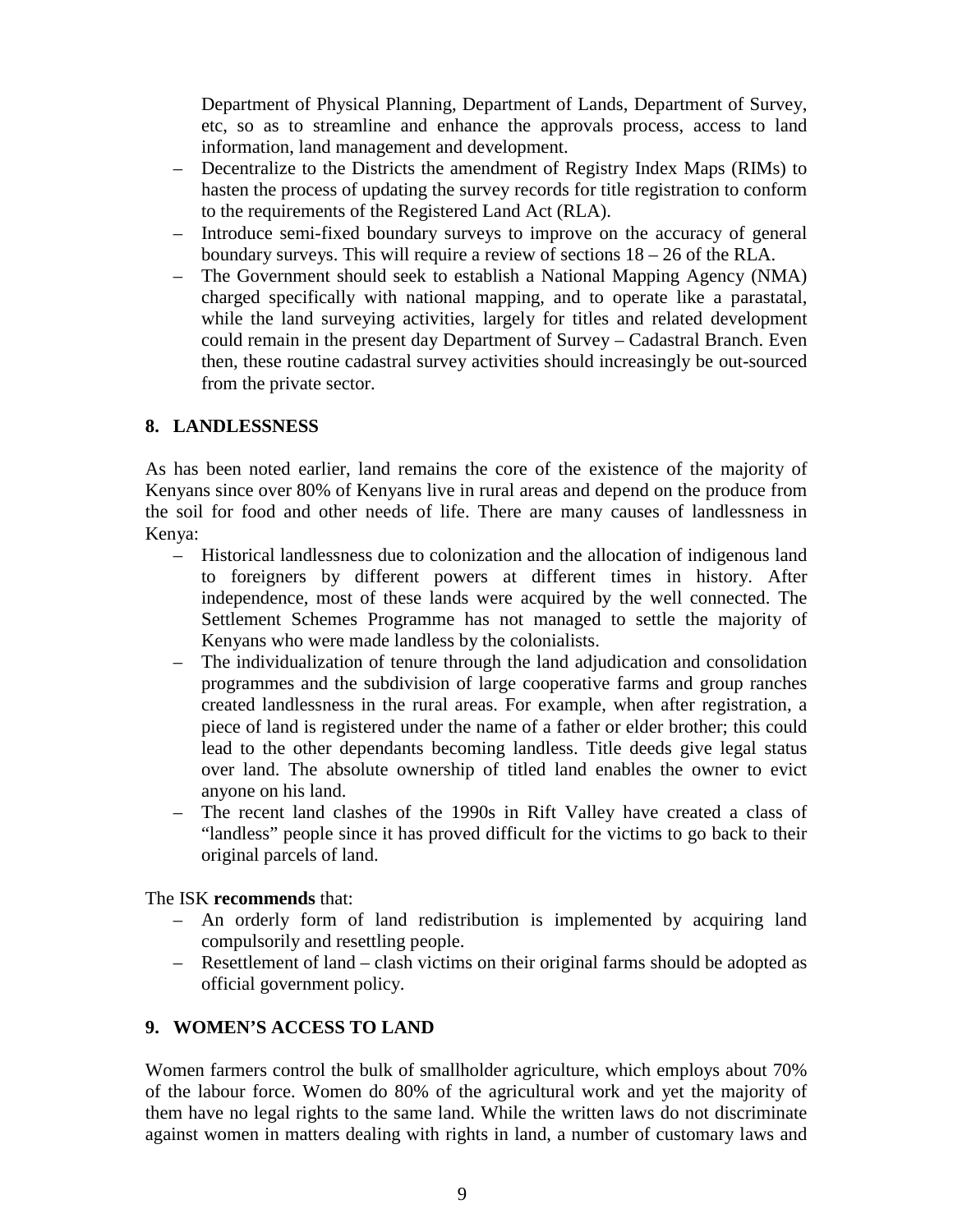traditions discriminate against women when it comes to inheritance rights to land. Under customary land law, women generally have inferior land rights relative to men, and their access to land is indirect and insecure. Traditional provisions which used to protect women's land use rights have been eroded over time.

Women are usually given only usufractory rights (i.e., rights of use) over landed property, which are not "absolute". This in effect denies them the freedom, for example, to later sell or mortgage property, which may have been acquired by both husband and wife during their married life.

In the land adjudication process, for example, the land adjudication committees (which are predominantly male in membership), have largely continued to discriminate against women by allocating land to heads of households who are usually male.

#### It is **recommended** that:

- in order to enhance and guarantee women's access to land and security of tenure, women should be entitled to acquire land in their own right; not only through purchase but also through allocation. However inheritance of clan or family land should continue to be governed by custom and tradition.
- affirmative action is required to empower women in terms of adequate representation in bodies such as Land Control Boards, Land Adjudication Committees, Plot Allocation Committees, etc. However, this should be implemented while having due regard to customary laws.

## **10. REPEAL AND REPLACEMENT OF OBSOLETE LAWS**

When the British established their rule over Eastern Africa towards the end of the nineteenth century, their first act was to appropriate all land to the Crown and declare it Crown Land. In order to administer these areas, the British promulgated land laws (essentially English land laws), starting with the East African (Lands) Order in Council of 1901. They were, later, to forcefully push the local people out of areas with high agricultural potential and declare them "White Highlands" for the exclusive settlement and use by the British, and into the crowded and less productive "Native Reserves". The English land law is an embodiment of many principles that are foreign and have their origin in the history of England.

These laws have come to be in operation, to a large extent, alongside African customary land law. African customary land law embodies principles which have their roots in the traditions and customs of our ancestors; the main difference with English land law being that the latter is an expression of individual or private ownership of land while the former is an expression of communal or family ownership and use of land.

Much of the law governing the ownership and use of land in Kenya is essentially English land law simply extended to Kenya in colonial times, and others passed around the time of independence. By virtue of our colonial history, when land in Kenya was categorized on racial grounds, our land law is now expressed in the form of many Acts of Parliament (numbering about 40) to take care of the varied interests over time.

Although fairly well documented, these laws: